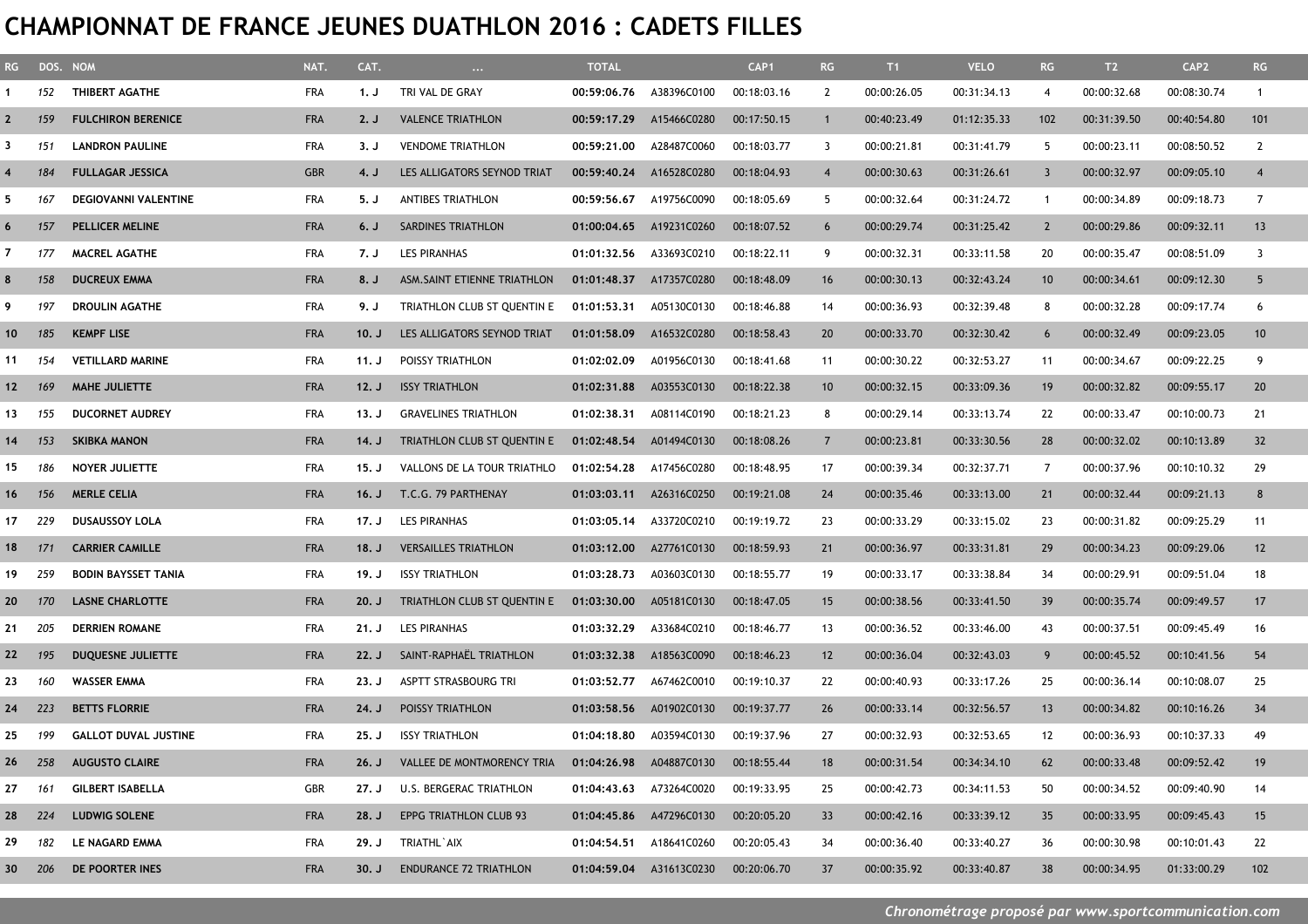| RG -   | DOS. NOM |                                | NAT.       | CAT.  | $\ldots$                                            | <b>TOTAL</b>            |                         | CAP <sub>1</sub> | RG  | T1          | <b>VELO</b> | RG | T2          | CAP <sub>2</sub> | RG |
|--------|----------|--------------------------------|------------|-------|-----------------------------------------------------|-------------------------|-------------------------|------------------|-----|-------------|-------------|----|-------------|------------------|----|
| 31     | 257      | <b>SERODON MATHILDE</b>        | <b>FRA</b> | 31. J | <b>VERSAILLES TRIATHLON</b>                         | 01:05:00.75             | A05364C0130             | 00:20:06.15      | 35  | 00:00:38.39 | 00:33:35.41 | 31 | 00:00:31.31 | 00:10:09.49      | 27 |
| 32     | - 201    | LE BRIS OCEANE                 | <b>FRA</b> | 32. J | <b>METZ TRIATHLON</b>                               | 01:05:01.32 A30584C0160 |                         | 00:20:30.12      | 48  | 00:00:35.49 | 00:33:15.70 | 24 | 00:00:34.31 | 00:10:05.70      | 24 |
| 33     | 225      | <b>HOUILLON MATHILDE</b>       | <b>FRA</b> | 33. J | <b>METZ TRIATHLON</b>                               | 01:05:05.17             | A11854C0160             | 00:20:06.44      | 36  | 00:00:37.06 | 00:33:40.73 | 37 | 00:00:35.82 | 00:10:05.12      | 23 |
| 35     | 208      | JADEAU SIBILEAU VALENTINE      | <b>FRA</b> | 35. J | T.C.G. 79 PARTHENAY                                 | 01:05:06.70             | A26205C0250             | 00:19:48.25      | 31  | 00:00:34.79 | 00:33:56.28 | 45 | 00:00:35.40 | 00:10:11.98      | 30 |
| 36     | 207      | <b>KWASNIK MEGHAN</b>          | FRA        | 36. J | M.A.T. 72 LE MANS ASSOCIATION                       | 01:05:09.73             | A75563C0230             | 00:19:39.78      | 29  | 00:00:43.97 | 00:34:00.15 | 47 | 00:00:37.39 | 00:10:08.44      | 26 |
| 37     | 162      | <b>FERREIRA ELISE</b>          | <b>FRA</b> | 37. J | <b>MONTLUCON TRIATHLON</b>                          | 01:05:14.34             | A27342C0030             | 00:20:14.52      | 42  | 00:00:49.45 | 00:33:20.54 | 27 | 00:00:36.31 | 00:10:13.52      | 31 |
| 38     | 165      | <b>MARIE JULIETTE</b>          | <b>FRA</b> | 38. J | T.C. JOUE LES TOURS                                 | 01:05:17.72 A11085C0060 |                         | 00:20:08.05      | 39  | 00:00:37.14 | 00:33:35.86 | 32 | 00:00:37.27 | 00:10:19.40      | 36 |
| 39     | 243      | <b>ROYER LOUISE</b>            | <b>FRA</b> | 39. J | US PALAISEAU TRIATHLON                              | 01:05:22.05             | A59134C0130             | 00:20:07.40      | 38  | 00:00:38.11 | 00:33:38.81 | 33 | 00:00:34.97 | 00:10:22.76      | 38 |
| 40     | 198      | <b>HAVART MARGAUX</b>          | <b>FRA</b> | 40. J | T.N.T. EZANVILLE                                    | 01:05:24.23             | A04200C0130             | 00:20:12.18      | 41  | 00:00:32.21 | 00:33:46.75 | 44 | 00:00:30.44 | 00:10:22.65      | 37 |
| 41     | 215      | <b>ANDLAUER CYRIELLE</b>       | <b>FRA</b> | 41. J | TRIMOVAL MOLSHEIM                                   | 01:05:28.22 A13529C0010 |                         | 00:20:37.78      | 53  | 00:00:34.37 | 00:33:07.73 | 17 | 00:00:38.07 | 00:10:30.27      | 43 |
| 43     | 174      | <b>LARROZE LAUGA PAULINE</b>   | <b>FRA</b> | 43. J | TRIATHLON TOULOUSE METROP                           | 01:05:39.65             | A23001C0180             | 00:20:11.76      | 40  | 00:00:36.52 | 00:33:32.90 | 30 | 00:00:35.27 | 00:10:43.20      | 57 |
| 44     | 212      | <b>LACHAT EDMEE</b>            | <b>FRA</b> | 44. J | C.R.V. LYON TRIATHLON                               | 01:05:49.93             | A15748C0280             | 00:20:03.17      | 32  | 00:00:34.03 | 00:33:45.16 | 42 | 00:00:37.09 | 00:10:50.48      | 59 |
| 45     | 180      | PEREIRA EMILIE                 | <b>FRA</b> | 45. J | <b>COMPIEGNE TRIATHLON</b>                          | 01:05:56.12             | A09553C0240             | 00:20:34.25      | 52  | 00:00:45.41 | 00:33:03.60 | 15 | 00:00:36.03 | 00:10:56.83      | 61 |
| 46     | 163      | <b>LEMOINE MATHILDE</b>        | <b>FRA</b> | 46. J | <b>DIJON TRIATHLON</b>                              | 01:06:01.80             | A36497C0040             | 00:20:38.80      | 55  | 00:00:36.95 | 00:33:04.80 | 16 | 00:00:35.44 | 00:11:05.81      | 64 |
| 47     | 164      | LE GLEUT SYLVIA                | <b>FRA</b> | 47. J | ECUREUILS DE PLOUAY                                 | 01:06:03.10             | A34983C0050             | 00:20:24.97      | -44 | 00:00:38.23 | 00:33:20.42 | 26 | 00:00:33.87 | 00:11:05.61      | 63 |
| 48     | 251      | <b>CLAVERIE FORGUES AGATHE</b> | <b>FRA</b> | 48. J | <b>TRIATHLON MANOSQUE</b>                           | 01:06:33.11 A19090C0260 |                         | 00:20:25.84      | 46  | 00:00:49.04 | 00:33:09.24 | 18 | 00:00:40.56 | 00:11:28.43      | 79 |
| 49     | 214      | <b>LACOUR JEANNE</b>           | <b>FRA</b> | 49. J | TRI 07 PRIVAS TRIATHLON                             | 01:06:49.58             | A16247C0280             | 00:20:41.95      | 58  | 00:00:54.82 | 00:34:16.06 | 51 | 00:00:39.65 | 00:10:17.10      | 35 |
| 50     | 194      | <b>BROUTET JULIETTE</b>        | <b>FRA</b> | 50, J | T.C. JOUE LES TOURS                                 | 01:06:57.29             | A28676C0060             | 00:20:30.68      | 49  | 00:00:39.84 | 00:34:38.75 | 64 | 00:00:35.43 | 00:10:32.59      | 45 |
| 51     | 202      | <b>PASCAL ROMANE</b>           | FRA        | 51. J | TRIATHLON TOULOUSE METROP                           | 01:07:01.00             | A23741C0180             | 00:20:33.29      | 50  | 00:00:38.08 | 00:34:39.00 | 65 | 00:00:36.67 | 00:10:34.36      | 46 |
| 52     | - 226    | <b>SCHAACK VICKIE</b>          | <b>FRA</b> | 52. J | TRIATHLON TOULOUSE METROP                           | 01:07:01.24             | A52469C0180             | 00:21:00.72      | 65  | 00:00:44.04 | 00:34:06.15 | 48 | 00:00:42.18 | 00:10:28.15      | 42 |
| 53     | 166      | <b>LALLOZ ANAE</b>             | FRA        | 53. J | E.C.A. CHAUMONT TRIATHLON                           | 01:07:03.32             | A11180C0070             | 00:20:40.00      | 57  | 00:00:36.37 | 00:34:35.78 | 63 | 00:00:31.88 | 00:10:39.29      | 52 |
| 54     | 175      | <b>LEMAITRE MARIE</b>          | <b>FRA</b> | 54. J | LYS CALAIS TRIATHLON                                | 01:07:07.39             | A66329C0190             | 00:20:25.66      | 45  | 00:00:32.45 | 00:34:51.64 | 70 | 00:00:34.70 | 00:10:42.94      | 56 |
| 55     | 211      | <b>NOYERIES EMMY</b>           | <b>FRA</b> | 55. J | TRICASTIN TRIATHLON CLUB                            | 01:07:19.20             | A15833C0280             | 00:21:01.77      | 66  | 00:00:39.53 | 00:34:11.28 | 49 | 00:00:41.51 | 00:10:45.11      | 58 |
| 56     | 227      | <b>VANHAMME ELISE</b>          | <b>FRA</b> | 56. J | COTE D OPALE TRIATHLON CALA                         | 01:07:20.96             | A79506C0190             | 00:20:38.57      | 54  | 00:00:51.93 | 00:34:21.31 | 55 | 00:00:50.95 | 00:10:38.20      | 51 |
| 57 234 |          | <b>DUMAS CORALIE</b>           | <b>FRA</b> | 57. J | TRI 07 PRIVAS TRIATHLON                             | 01:07:27.22 A47056C0280 |                         | 00:21:00.60      | 64  | 00:00:32.51 | 00:34:17.57 | 52 | 00:00:39.63 | 00:10:56.91      | 62 |
| 58     | 241      | <b>AZZOLA ADELE</b>            | <b>FRA</b> | 58. J | ES BLANQUEFORT NATATION/TRI 01:07:30.17 A24081C0020 |                         |                         | 00:21:26.48      | 71  | 00:00:38.22 | 00:33:43.32 | 40 | 00:00:34.23 | 00:11:07.92      | 66 |
| 59     | 193      | <b>BEUZET LUCIE</b>            | <b>FRA</b> | 59. J | ECUREUILS DE PLOUAY                                 | 01:07:37.67 A50359C0050 |                         | 00:21:06.46      | 69  | 00:00:35.57 | 00:35:07.10 | 71 | 00:00:32.33 | 00:10:16.21      | 33 |
| 60     | 188      | <b>FOUCHARD NINA</b>           | <b>FRA</b> | 60. J | VALLONS DE LA TOUR TRIATHLO                         | 01:07:48.76 A14582C0280 |                         | 00:20:47.82      | 59  | 00:00:41.88 | 00:34:21.46 | 56 | 00:00:36.55 | 00:11:21.05      | 76 |
| 61     | 190      | <b>SUSS LOLA</b>               | <b>FRA</b> | 61. J | NAVECO BETSCHDORF                                   |                         | 01:07:59.65 A12980C0010 | 00:21:19.78      | 70  | 00:00:44.10 | 00:33:44.87 | 41 | 00:00:38.74 | 00:11:32.16      | 81 |
| 62 230 |          | <b>COUTANT CHARLOTTE</b>       | <b>FRA</b> | 62. J | <b>ASPTT ANGERS</b>                                 |                         | 01:08:07.83 A48177C0230 | 00:21:02.20      | 67  | 00:00:43.71 | 00:35:09.30 | 72 | 00:00:36.65 | 00:10:35.97      | 48 |
| 63 219 |          | <b>BERTHOMIER JUSTINE</b>      | FRA        | 63. J | TRIATHLON CLUB CHATEAUROU                           | 01:08:12.02 A29077C0060 |                         | 00:21:05.36      | 68  | 00:00:32.75 | 00:34:39.16 | 66 | 00:00:35.94 | 00:11:18.81      | 74 |
| 64 209 |          | <b>MELIS LUCIE</b>             | <b>FRA</b> | 64. J | <b>ISTRES SPORTS TRIATHLON</b>                      |                         | 01:08:13.70 A18159C0260 | 00:20:56.54      | 62  | 00:00:40.98 | 00:35:14.66 | 73 | 00:00:39.87 | 00:10:41.65      | 55 |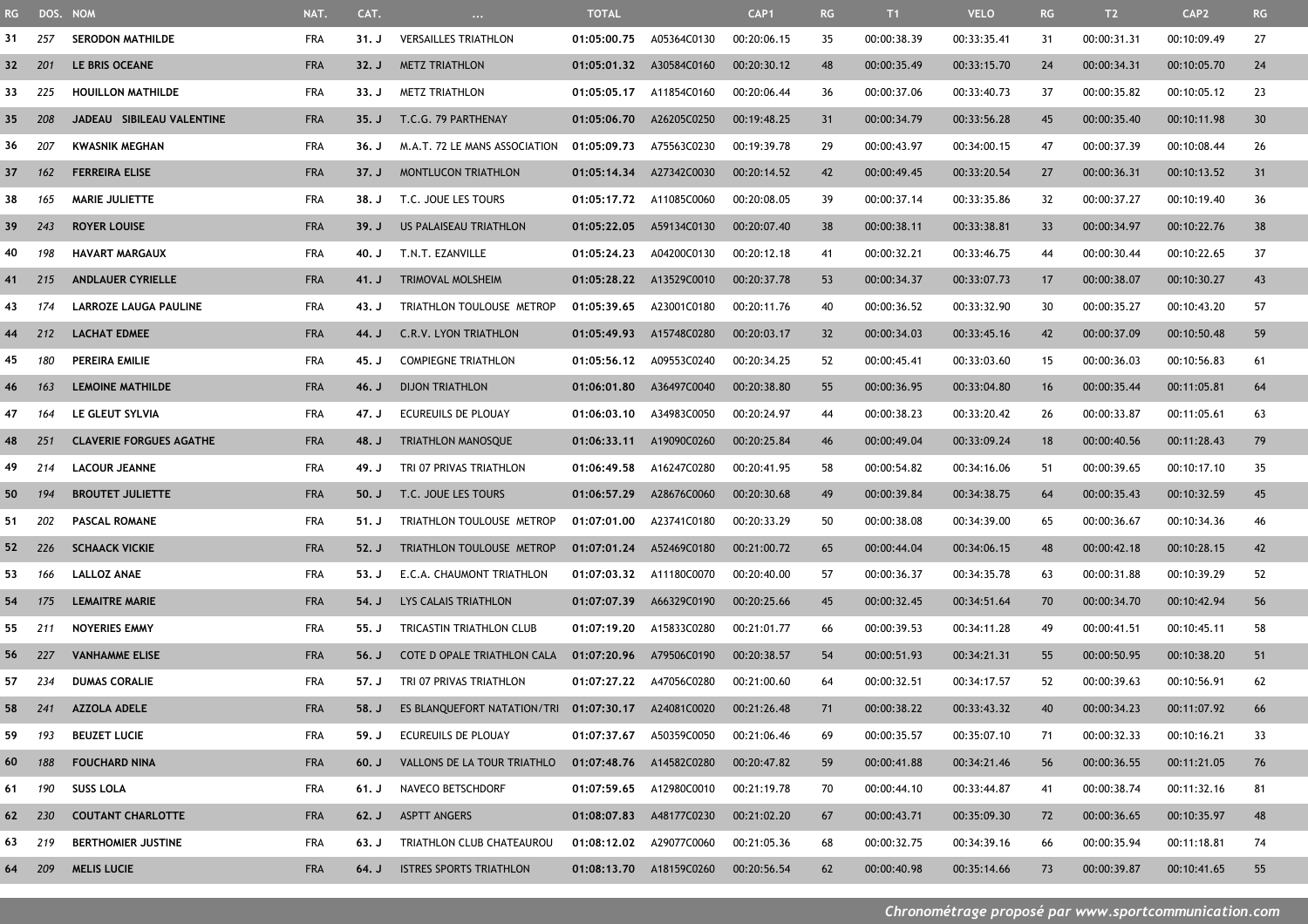| <b>RG</b> | DOS. NOM |                           | NAT.       | CAT.  | $\cdots$                         | <b>TOTAL</b>            |                         | CAP <sub>1</sub> | RG  | T1          | <b>VELO</b> | RG | T2          | CAP <sub>2</sub> | RG  |
|-----------|----------|---------------------------|------------|-------|----------------------------------|-------------------------|-------------------------|------------------|-----|-------------|-------------|----|-------------|------------------|-----|
| 65        | 245      | <b>MULLER AUDREY</b>      | FRA        | 65. J | TRI AVENTURE                     | 01:08:29.05             | A48515C0130             | 00:21:58.14      | 76  | 00:00:37.80 | 00:34:17.90 | 54 | 00:00:38.48 | 00:10:56.73      | 60  |
| 66        | 203      | ELLART LILOU              | <b>FRA</b> | 66. J | LYS CALAIS TRIATHLON             | 01:08:33.62 A56329C0190 |                         | 00:20:55.68      | 60  | 00:00:36.10 | 00:35:19.15 | 74 | 00:00:34.34 | 00:11:08.35      | 67  |
| 67        | 172      | <b>JACQUOT JUSTINE</b>    | FRA        | 67. J | LOUPIAN TRI NATURE               | 01:08:34.26             | A22566C0140             | 00:20:56.11      | 61  | 00:00:41.99 | 00:35:34.70 | 75 | 00:00:41.57 | 00:10:39.89      | 53  |
| 68        | 210      | <b>VIAIN ELSA</b>         | <b>FRA</b> | 68. J | <b>VALENCE TRIATHLON</b>         | 01:08:38.72             | A15549C0280             | 00:21:45.96      | 72  | 00:00:37.16 | 00:34:29.72 | 60 | 00:00:38.63 | 00:11:07.25      | 65  |
| 69        | 204      | <b>COUPIN ELOISE</b>      | <b>FRA</b> | 69. J | <b>BLANC NEZ TRIATHLON 62</b>    | 01:08:50.28             | A08919C0190             | 00:21:56.11      | 74  | 00:00:35.23 | 00:34:24.48 | 58 | 00:00:34.32 | 00:11:20.14      | 75  |
| 70        | 247      | PETIT TALAMON MARGUERITE  | <b>FRA</b> | 70. J | TRIATHLON TOULOUSE METROP        | 01:09:09.80             | A23758C0180             | 00:20:33.84      | 51  | 00:00:41.86 | 00:35:57.42 | 79 | 00:00:40.49 | 00:11:16.19      | 72  |
| 71        | 192      | <b>LEQUIN LUDIVINE</b>    | <b>FRA</b> | 71. J | MONTCEAU TRIATHLON               | 01:09:42.68             | A37263C0040             | 00:22:24.07      | 87  | 00:00:38.98 | 00:34:48.30 | 69 | 00:00:34.31 | 00:11:17.02      | 73  |
| 72        | - 191    | <b>JOHANNY ANNALEAH</b>   | <b>FRA</b> | 72. J | LE PUY EN VELAY TRIATHLON        | 01:09:46.97             | A27156C0030             | 00:22:32.90      | 88  | 00:00:45.06 | 00:34:32.79 | 61 | 00:00:40.28 | 00:11:15.94      | 70  |
| 73        | 232      | <b>FOSSANO LUANA</b>      | <b>FRA</b> | 73. J | T.C.G. 79 PARTHENAY              | 01:09:52.37             | A26237C0250             | 00:22:05.32      | 81  | 00:00:33.55 | 00:34:40.86 | 67 | 00:00:43.20 | 00:11:49.44      | 85  |
| 74        | 168      | <b>IEMMOLO JULIE</b>      | <b>FRA</b> | 74. J | TRI VAL DE GRAY                  | 01:09:54.22             | A56146C0100             | 00:21:00.14      | 63  | 00:00:35.41 | 00:37:07.75 | 91 | 00:00:39.23 | 00:10:31.69      | 44  |
| 75        | 200      | <b>PAPA MARIE</b>         | FRA        | 75. J | MONTPELLIER TRIATHLON            | 01:09:56.56             | A72432C0140             | 00:22:02.48      | 77  | 00:00:38.97 | 00:36:00.73 | 80 | 00:00:39.03 | 00:10:35.35      | 47  |
| 76        | - 176    | <b>LUCAS REBECCA</b>      | <b>FRA</b> | 76. J | LYS CALAIS TRIATHLON             | 01:09:58.34             | A44562C0190             | 00:20:26.18      | 47  | 00:00:33.67 | 00:37:57.99 | 96 | 00:00:34.03 | 00:10:26.47      | 40  |
| 77        | 178      | <b>COUDRAY EMMA</b>       | <b>FRA</b> | 77. J | <b>VSF TRIATHLON</b>             | 01:10:06.93             | A30588C0230             | 00:22:15.47      | 86  | 00:00:42.43 | 00:34:44.65 | 68 | 00:00:41.72 | 00:11:42.66      | 83  |
|           | 78 233   | <b>TALLON JADE</b>        | <b>FRA</b> | 78. J | A.C.ORANGE                       | 01:10:13.59             | A54070C0260             | 00:20:22.35      | 43  | 00:00:32.23 | 00:38:18.09 | 98 | 00:00:33.29 | 00:10:27.63      | 41  |
| 79        | 173      | PERRAUDIN JULIE           | <b>FRA</b> | 79. J | <b>LIMOGES TRIATHLON</b>         | 01:10:18.92             | A45614C0150             | 00:21:56.77      | 75  | 00:00:34.26 | 00:36:45.18 | 87 | 00:00:37.28 | 00:10:25.43      | 39  |
| 80        | 189      | <b>LAFOURCADE JEANNE</b>  | <b>FRA</b> | 80. J | <b>TRICASTIN TRIATHLON CLUB</b>  | 01:10:23.23             | A15823C0280             | 00:22:51.23      | 92  | 00:00:40.00 | 00:34:17.80 | 53 | 00:00:51.18 | 00:11:43.02      | 84  |
| 81        | 248      | <b>GUILLEMAN NOLWEN</b>   | FRA        | 81. J | RACING CLUB ARRAS TRIATHLO       | 01:11:04.45             | A08545C0190             | 00:22:04.85      | 80  | 00:00:40.96 | 00:36:09.47 | 81 | 00:00:40.32 | 00:11:28.85      | 80  |
| 82        | 252      | <b>BERGER ALEXANDRA</b>   | <b>FRA</b> | 82. J | <b>MACH 3 TRIATHLON</b>          | 01:11:12.72 A14403C0280 |                         | 00:21:49.43      | 73  | 00:00:36.92 | 00:36:49.41 | 88 | 00:00:40.99 | 00:11:15.97      | 71  |
| 83        | 237      | <b>BERTAUX MAUREEN</b>    | <b>FRA</b> | 83. J | C.R.V. LYON TRIATHLON            | 01:11:13.73             | A14666C0280             | 00:22:03.75      | 78  | 00:00:37.03 | 00:36:36.45 | 85 | 00:00:33.33 | 00:11:23.17      | 77  |
| 84        | 235      | <b>POZET MELINA</b>       | <b>FRA</b> | 84. J | <b>BOURG EN BRESSE TRIATHLON</b> | 01:11:13.85             | A14146C0280             | 00:22:10.82      | 85  | 00:00:45.59 | 00:36:21.42 | 82 | 00:00:45.59 | 00:11:10.43      | 68  |
| 85        | 238      | <b>MUZY CLEMENTINE</b>    | <b>FRA</b> | 85. J | <b>BOURG EN BRESSE TRIATHLON</b> | 01:11:29.40             | A65693C0280             | 00:22:04.21      | 79  | 00:00:39.12 | 00:37:00.85 | 89 | 00:00:32.70 | 00:11:12.52      | 69  |
| 86        | -228     | <b>NOTEBAERT PAULINE</b>  | <b>FRA</b> | 86. J | TRIATHLON CLUB DE LIEVIN         | 01:11:29.99             | A57600C0190             | 00:22:49.92      | 90  | 00:00:52.70 | 00:35:35.81 | 76 | 00:00:45.82 | 00:11:25.74      | 78  |
| 87        | 183      | <b>VIDAL CLEMENCE</b>     | <b>FRA</b> | 87. J | SARDINES TRIATHLON               | 01:11:50.50             | A19290C0260             | 00:22:49.30      | 89  | 00:00:40.71 | 00:35:49.35 | 78 | 00:00:38.44 | 00:11:52.70      | 87  |
| 88        | 242      | <b>VIMON AXELLE</b>       | <b>FRA</b> | 88. J | <b>BOURGES TRIATHLON</b>         | 01:11:54.55             | A28301C0060             | 00:22:07.15      | 83  | 00:00:34.55 | 00:37:01.59 | 90 | 00:00:28.63 | 00:11:42.63      | 82  |
|           | 89 216   | DELCOURT BERANGERE        | <b>FRA</b> | 89. J | TEAM COUTRAS TRIATHLON           | 01:12:03.48             | A24605C0020             | 00:22:06.65      | 82  | 00:00:44.77 | 00:36:28.68 | 84 | 00:00:39.23 | 00:12:04.15      | 90  |
|           | 90 250   | <b>LUCET LOUISON</b>      | <b>FRA</b> | 90. J | T.C.G. 79 PARTHENAY              |                         | 01:12:09.94 A26955C0250 | 00:22:52.27      | 94  | 00:00:36.13 | 00:34:23.44 | 57 | 00:00:40.66 | 00:13:37.44      | 99  |
| 91 187    |          | <b>BABLET SOLENE</b>      | FRA        | 91. J | <b>BOURG EN BRESSE TRIATHLON</b> | 01:12:41.81 A14185C0280 |                         | 00:22:51.91      | 93  | 00:00:38.72 | 00:35:44.49 | 77 | 00:00:43.12 | 00:12:43.57      | 93  |
|           | 92 239   | <b>ALLIAS SOPHIE</b>      | <b>FRA</b> | 92. J | <b>MACH 3 TRIATHLON</b>          |                         | 01:14:04.49 A76625C0280 | 00:22:09.39      | 84  | 00:01:01.04 | 00:38:19.62 | 99 | 00:00:40.63 | 00:11:53.81      | 88  |
| 93 221    |          | <b>CELLIER CASSANDRE</b>  | <b>FRA</b> | 93. J | TRIATH`LONS                      | 01:14:10.00             | A38109C0100             | 00:22:50.90      | 91  | 00:00:42.65 | 00:38:06.86 | 97 | 00:00:34.00 | 00:11:55.59      | 89  |
|           | 94 249   | <b>AUBERGEON CLARA</b>    | <b>FRA</b> | 94. J | <b>ENDURANCE 72 TRIATHLON</b>    |                         | 01:14:10.69 A60104C0230 | 00:23:28.58      | 95  | 00:00:43.34 | 00:37:25.42 | 94 | 00:00:41.71 | 00:11:51.64      | 86  |
| 95        | 246      | <b>COUCEIRO VALENTINA</b> | ARG        | 95. J | METZ TRIATHLON                   | 01:14:11.01 A11465C0160 |                         | 00:24:06.04      | 98  | 00:00:41.66 | 00:34:24.73 | 59 | 00:00:50.15 | 00:14:08.43      | 100 |
|           | 96 240   | <b>LIPPERT HELENE</b>     | <b>FRA</b> | 96. J | ASPTT MULHOUSE TRI               |                         | 01:14:57.61 A12916C0010 | 00:24:41.48      | 100 | 00:00:39.67 | 00:36:40.73 | 86 | 00:00:40.82 | 00:12:14.91      | 91  |
|           |          |                           |            |       |                                  |                         |                         |                  |     |             |             |    |             |                  |     |